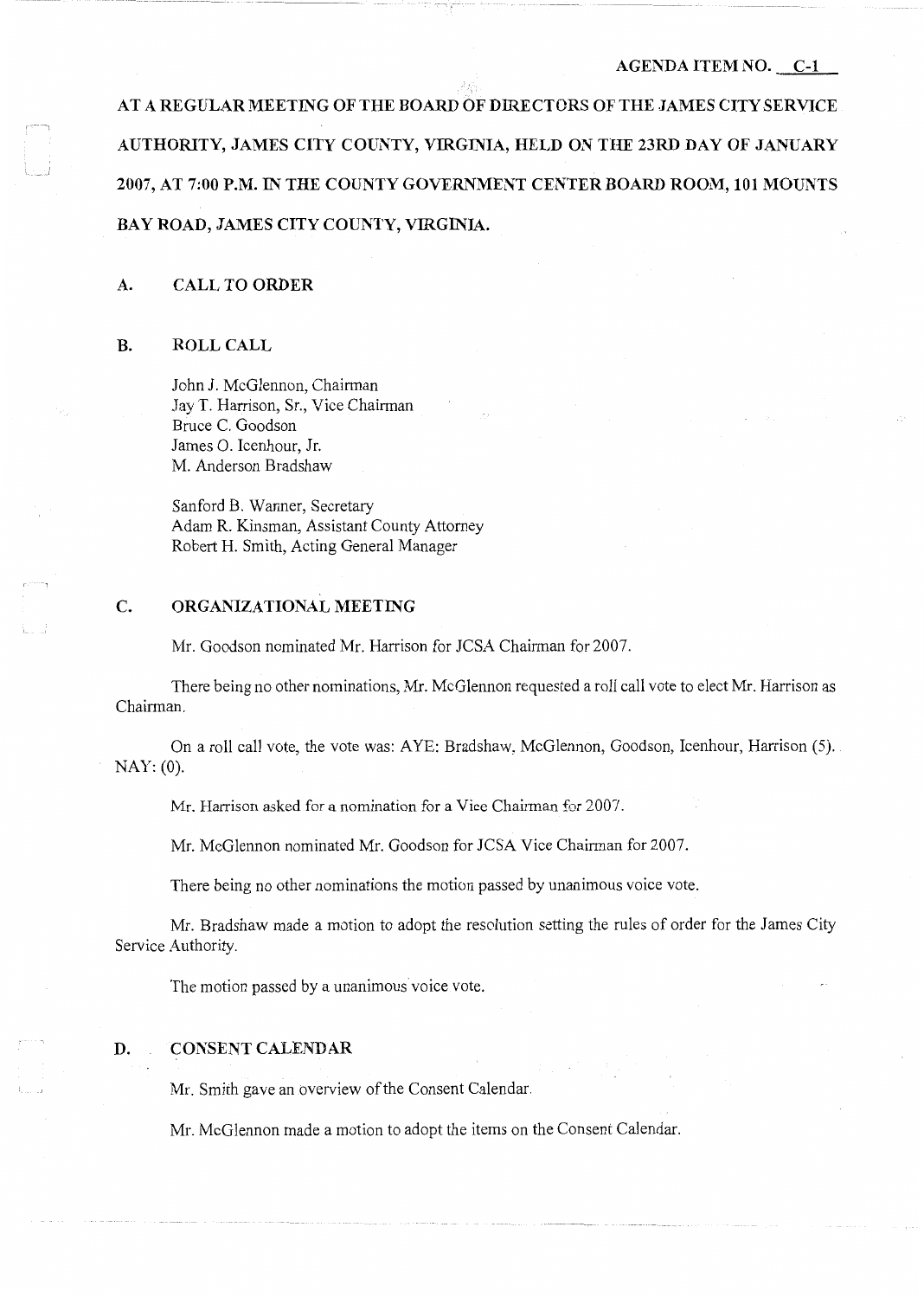The motion passed by a unanimous voice vote.

- 1. Minutes December 12, 2006, Regular Meeting
- 2. Approval of Bridge Maintenance and Cost Sharing Agreement- New Town Commercial Association

# **RESOLUTION**

## APPROVAL OF BRIDGE MAINTENANCE AND COST SHARING AGREEMENT -

# NEW TOWN COMMERCIAL ASSOCIATION

- WHEREAS, New Town Commercial Association is developing Oxford Crescent Townhomes in James City County and the town homes will have numerous walking trails and other recreational amenities; and
- WHEREAS, the James City Service Authority will provide public sewer service to the development and one of the planned sewer lines will require a bridge lending itself to dual use as the support structure for a walking trail bridge; and
- WHEREAS, James City Service Authority staff, in conjunction with representatives of New Town Commercial Association have developed an agreement providing the terms for joint use of the sewer/walking trail bridge.
- NOW, THEREFORE, BE IT RESOLVED that the Board of Directors of the James City Service Authority, James City County, Virginia, authorizes the Acting General Manager of the James City Service Authority to sign the agreement defining the terms for the joint use of the sewer walking trail bridge.

On a roll call vote, the vote was: AYE: Bradshaw, McGlennon, Goodson, Icenhour, Harrison (5). NAY: (0).

العائرون

# E. BOARD CONSIDERATION

1. Setting a Public Hearing – FY 2008 Utility Rates

Mr. Smith stated that a work session was held on July 25, 2006, to present an overview of future water supply costs and staff made a recommendation to raise the Water System Facilities Charge (WSFC). The Board suggested establishing a Lawn Irrigation (LI) connection fee to offset the proposed WSFC increase. Mr. Smith requested the Board set a public hearing for April 10, 2007, for the Setting of Rates for Water System Facility Charges from \$300 to \$500 per bathroom fixture and establishing a LI fee of \$900-\$1,400, effective July 1, 2007.

Mr. McGlennon asked for clarification that the request was to advertise a fee of \$500 per bathroom fixture and recommended setting a fee of \$1,400 for LI to provide for future flexibility.  $\langle \cdot \rangle_{\rm{max}}$ 

Mr. Smith stated this was correct.

 $\sim$  8

Mr. McGlennon asked for clarification that we are setting a public hearing, not acting on the fees.

·------------------------------------

بديدة

도토로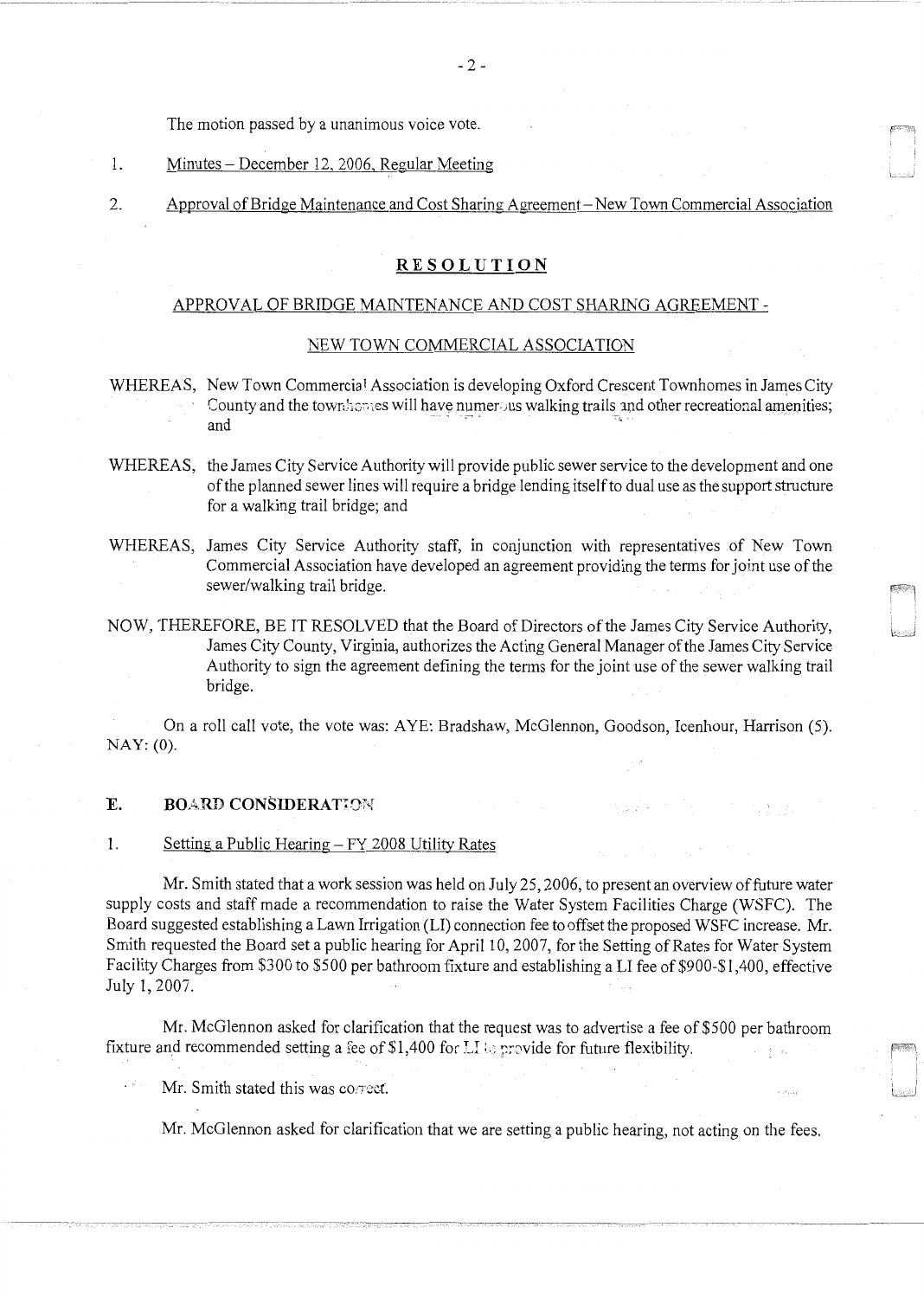Mr. Smith stated this was correct.

Mr. Goodson stated he would like to hear reasoning for both fees, and would concur with advertising the higher rate.

- 3 -

Mr. McGlennon made a motion to adopt the resolution.

Mr. Bradshaw noted the amendment to the resolution to advertise \$1,400 for the LI fee rather than \$900.

The motion passed by a unanimous vote.

# **RESOLUTION**

#### SETTING A PUBLIC HEARING - FY 2008 UTILITY RATES

WHEREAS, the Board of Directors of the James City Service Authority desires to set a public hearing for proposed utility rate changes to the Regulations Governing Utility Service.

NOW, THEREFORE, BE IT RESOLVED by the Board of Directors of the James City Service Authority, James City County, Virginia, that the Board of Directors will hold a Public Hearing on April 10, 2007, and request staff to review Section 32, General Rate Policy and Rate Schedule, Regulations Governing Utility Service, and make changes to the rates, fees, and charges that are summarized below, which will become effective July 1, 2007, if adopted:

- l. Increase the Water System Facilities Charge:
	- A. Residential 5/8-inch meter \$300 \$500 per bathroom fixture
	- B. Mixed-use structures such as apartments, townhouses, timeshares, and residential condominium projects:
		- 1. Individually meter each unit \$300 \$500 per bathroom fixture; and
		- 2. Meter each building in multibuilding projects \$300 \$500 per bathroom fixture; or
		- 3. Master meter the entire project \$225 \$300 per bathroom fixture.
- 2. Establish a Lawn Irrigation (LI) connection fee of \$1,400.

BE IT FURTHER RESOLVED, that the proposed amendments be made part of this resolution.

## **F. BOARD REQUESTS AND DIRECTIVES**

Mr. Bradshaw stated his concerns with the capacity charge, including fees for infrastructure including the reservoir, \$4,000 for other connection fees, and \$900 or \$1,400 for LI. He stated during the summer months, half or more of the water is used for irrigation. He concurs that the LI fee should be higher because even with the inverted rate the County was subsidizing water for irrigation in many ways. He also stated that if irrigation was put in and sub-metered, the County should charge a fee for the disposal, because even though the runoff does not go through the sanitary system, the water still took herbicides, pesticides, nitrogen, and phosphorus into streams and watersheds. He stated the cost of this impact should be mitigated.